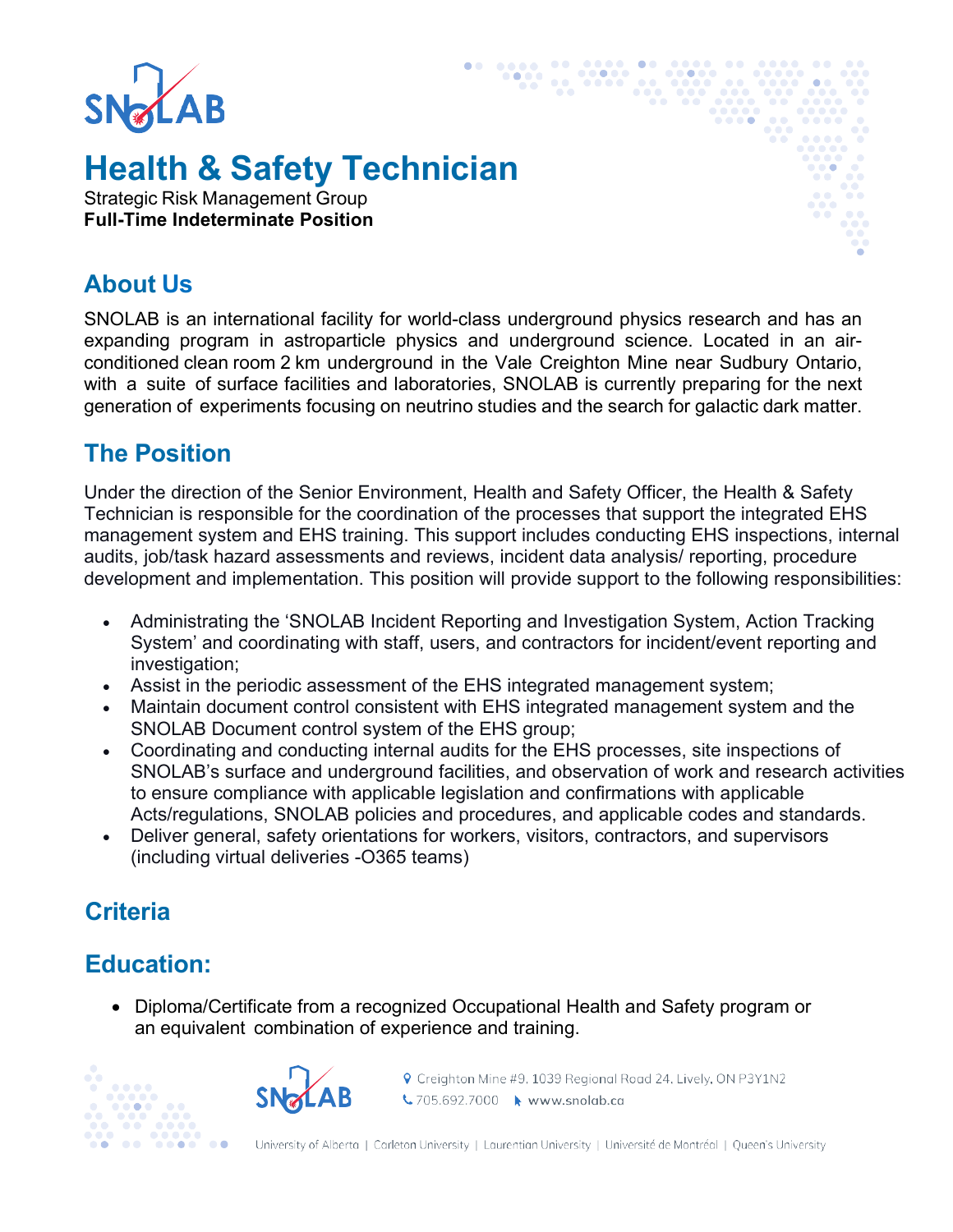- Certification as a Canadian Registered Safety Technician (CRST).
- ISO450001 certification is a considerable asset.
- Train the trainer certification is a considerable asset

### **Experience:**

- Four (4) or more years of relevant experience.
- Demonstrated experience providing advice and support regarding specific issues related to health and safety programs, initiatives, and policies in an industrial, construction or mining work environment.
- Experience in conducting and coordinating incident investigations and managing the EHS incident reporting /investigation system.
- Experience conducting workplace inspections, and compliance/workplace audits in an industrial, construction or mining work environment.
- Experience identifying the gaps in the EHS Management system/processes and development and implementation of specific and essential OH&S policies, procedures, and program elements.
- Experience delivering safety training, safety talks on-site /virtual deliveries, or similar training or awareness-related communication in an industrial, construction or mining work environment.
- Ability to identify safety-training developmental needs.
- Knowledge of O-365, SharePoint, forms, and flows and able to create form/flows in SharePoint.
- Demonstrated strong verbal, comprehension & written communication skills.

# **Salary Range**

#### \$65,950.00 to \$77,587.00

Salary will be determined by qualifications and experience and includes an attractive benefits package. Relocation assistance will be determined in accordance with SNOLAB policies. To meet operational needs, shift work may be required.

# **To Apply**

All applications must be submitted to  $i_{\text{obs}}$  ( $\omega$ snolab.ca. Pease do not fax or mail your applications. By applying to the e-mail address, your application becomes available to managers immediately. Interested candidates should include a cover letter and resume.

# **Closing Date**

The posting will remain open until the position is filled but review of applications will commence on **June 3, 2022.** SNOLAB thanks all applicants for their interest, however, only those candidates considered for an interview will be contacted.

SNOLAB thanks all applicants for their interest, however, only those candidates considered for an





♥ Creighton Mine #9, 1039 Regional Road 24, Lively, ON P3Y1N2 ₹705.692.7000 ★ www.snolab.ca